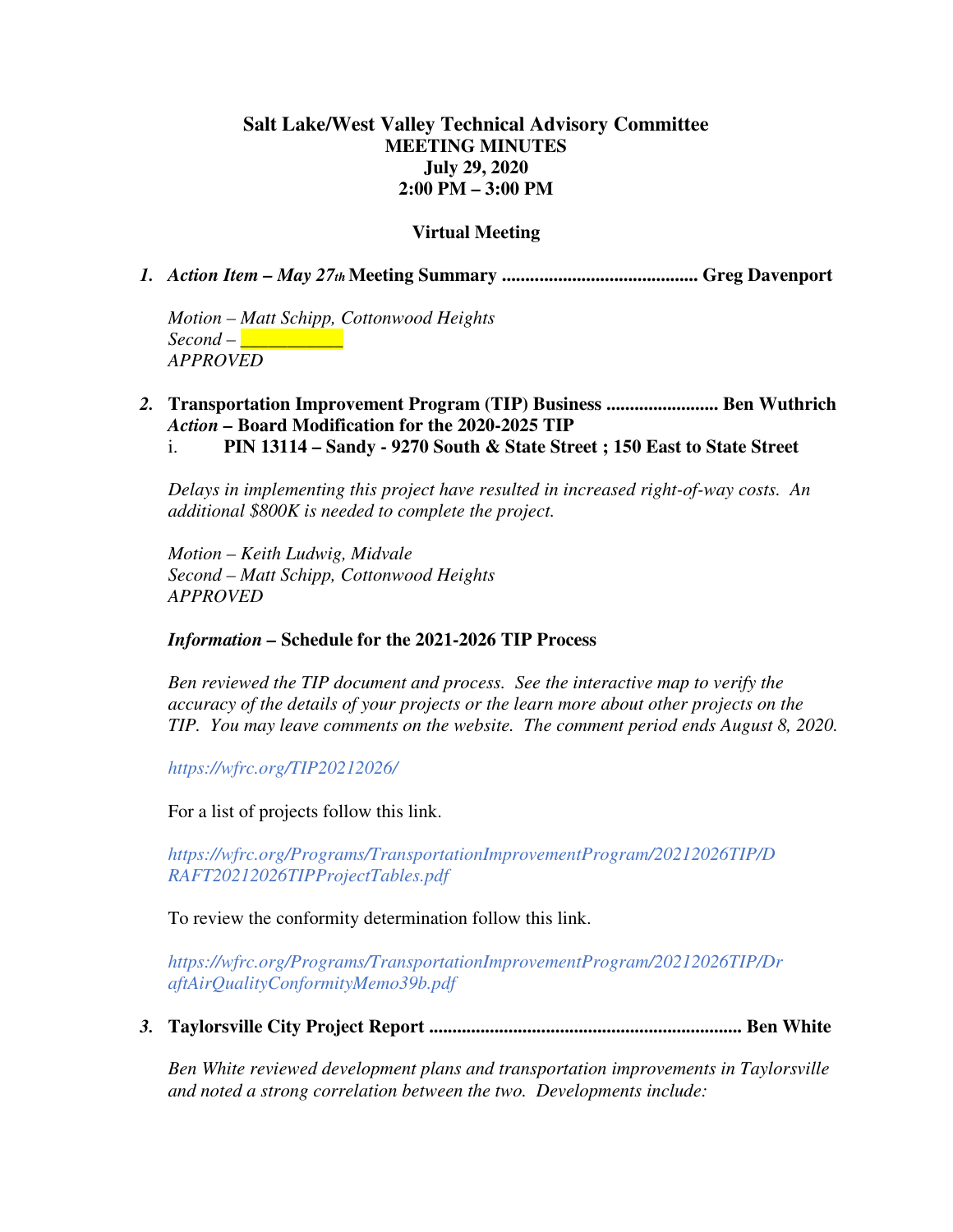- *Summit Vista*
- *State Campus @2700 West*
- *SLCC*
- *Performing Arts Center*
- *LDS Temple*
- *Redevelopment @4700 South*
- *4.* **Other Business ...................................................................................... Greg Davenport**

*None* 

### **Next Meeting of Trans Com TAC – October 14, 2020**

*Refreshments courtesy of West Jordan (If we meet)*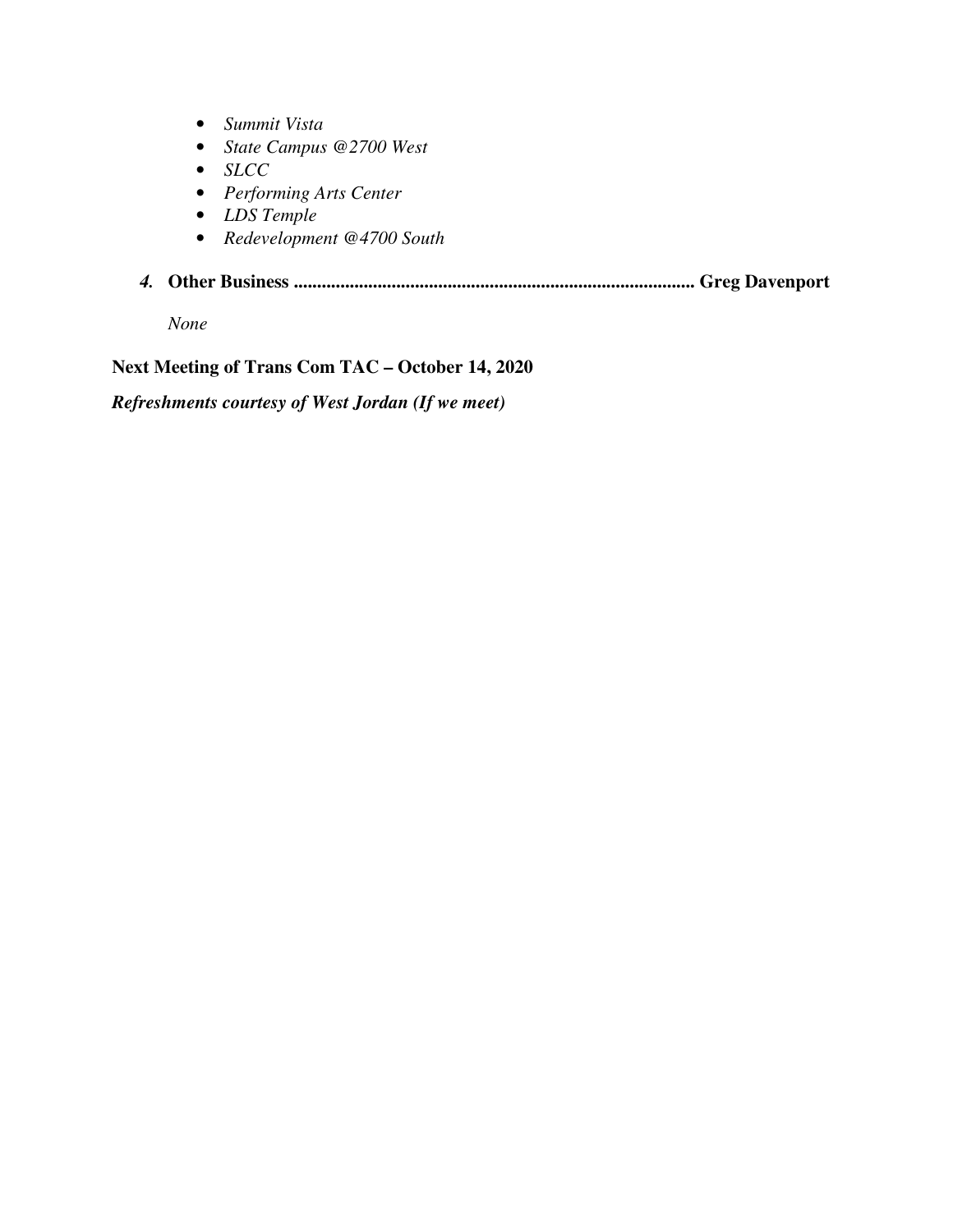# Attendance Roll

## Salt Lake Technical Advisory Committee

Date \_\_ , 2020 \_\_

Please check your name or add it to the list below and update your contact information if needed.

| V                | <b>Name</b>             | <b>Organization</b>       | Phone        | E-mail                     |
|------------------|-------------------------|---------------------------|--------------|----------------------------|
| X                | Aguilar, Jay            | <b>UDOT</b>               |              |                            |
|                  | Andra, Trevor           | <b>Bluffdale</b>          |              | tandra@bluffdale.com       |
| X                | Baranowski, Bill        | West Jordan               | 801.569.5047 | billba@wjordan.com         |
| X                | Barnes, Kent            | <b>SLCo</b>               |              |                            |
|                  | Beim, Alex              | <b>UTA</b>                | 801.287.9105 | abeim@rideuta.com          |
|                  | Benford, George         | Parametrix                | 801.866.3191 | gbenford@parametrix.com    |
|                  | <b>Bennion, Wayne</b>   | <b>WFRC</b>               | 801.363.4250 | wbennion@wfrc.org          |
| X                | <b>Billings, Kip</b>    | <b>WFRC</b>               | 801.363.4250 | kbillings@wfrc.org         |
|                  | Boman, Haley            | <b>SLC</b>                | 801.638.7263 | Haley.boman@slc.gov        |
|                  | <b>Bowers, Jonathan</b> | <b>Herriman City</b>      | 801.597.0012 | jbowers@herriman.org       |
|                  | Brondum, Erik           | <b>West Valley City</b>   | 801.963.3406 | ebrondum@wvc-ut.gov        |
|                  | Brower, Kyle            | <b>Riverton City</b>      |              | kbrower@rivertonutah.gov   |
| X                | <b>Burton, Dirk</b>     | West Jordan               |              |                            |
|                  | Cooley, Scott           | <b>Draper</b>             | 801.656.6566 | Scott.cooley@draper.ut.us  |
|                  | Coyle, John M.          | <b>SLC</b>                | 801.535.6241 | John.coyle@slcgov.com      |
| X                | Davenport, Greg         | West Jordan               | 801.569.5077 | gregd@wjordan.com          |
|                  | Ellis, Shane            | SL County                 |              | sellis@slco.org            |
| X                | Farnsworth, Grant       | <b>UDOT</b>               | 801.663.9985 | gfarnsworth@utah.gov       |
|                  | Fazio, Michael          | <b>Bluffdale</b>          | 801.849.9430 | mfazio@bluffdale.com       |
| X                | Galang, Madeline        | SL County                 | 385.468.6622 | Mfrancisco.galang@slco.org |
|                  | Gilmore, Walt           | <b>SL County</b>          | 801.468.2582 | wgilmore@slco.org          |
|                  | Gilson, Brad            | Cottonwood Heights        | 801.694.7770 | brad@gilsonengineering.com |
| X                | Ginsberg, Adam          | <b>Cottonwood Heights</b> | 801.571.9414 | aginsberg@ch.utah.gov      |
|                  | Goldman, Michael        | UTA                       | 801.287.2065 | mgoldman@rideuta.com       |
|                  | Greenwood, Shane        | South Jordan              | 801.254.3742 | sgreenwood@sjc.utah.gov    |
| $\chi$           | Hammond, Todd           | <b>Draper</b>             | 801.576.6336 | Todd.hammond@draper.ut.us  |
|                  | Hartle, Ivan            | <b>UDOT</b>               | 435.633.3553 | ihartle@utah.gov           |
| X                | Haskell, Alma           | UTA                       | 801.741.8813 | ahaskell@rideuta.com       |
| $\chi$           | Hernandez, Rosie        | <b>WFRC</b>               |              |                            |
|                  | Hulbert, Crystal        | Salt Lake County          | 385.468.6623 | chulbert@slco.org          |
| Χ                | Johnson, Dan            | WVC                       | 801.963.3228 | Daniel.johnson@wvc-ut.gov  |
|                  | Johnson, Hal            | <b>UTA</b>                | 801.232.1905 | hjohnson@rideuta.com       |
| X                | Kerdoff, Kerry          | <b>Taylorsville</b>       |              |                            |
|                  | Klavano, Brad           | South Jordan              | 801.254.3742 | bklavano@sjc.utah.gov      |
|                  | Klingel, Chris          | Riverton                  | 801.208.3184 | cklingel@rivertoncity.com  |
|                  | <u>Kump, Ryan</u>       | Sandy                     | 801.568.2962 | rkump@sandy.utah.gov       |
| $\boldsymbol{X}$ | Laing, Tyler            | <b>UDOT</b>               |              |                            |
| X                | Ludwig, Keith           | Midvale                   | 801.256.2574 | ludwigk@midvale.com        |
|                  | Lutze, Frederick        | Millcreek                 |              |                            |
| X                | Miller, John            | Millcreek                 | 801.214.2719 | jmiller@millcreek.us       |
|                  | Moore, Brian            | <b>Riverton City</b>      | 801.208.3153 | bmoore@rivertoncity.com    |
|                  | Murphy, David           | West Jordan               | 801.569.5074 | davidm@wjordan.com         |
| X                | Navio, Nikki            | <b>WFRC</b>               |              |                            |
| $\chi$           | Nielson, Jeremy         | South Jordan              | 385.258.6490 | jnielsen@sjc.utah.gov      |
| $\chi$           | Norlem, Chris           | SL City                   | 801.535.6289 | Chris.norlem@slcgov.com    |
| $\chi$           | Palmer, Brad            | <b>UDOT</b>               | 801.887.3435 | bgpalmer@utah.gov          |